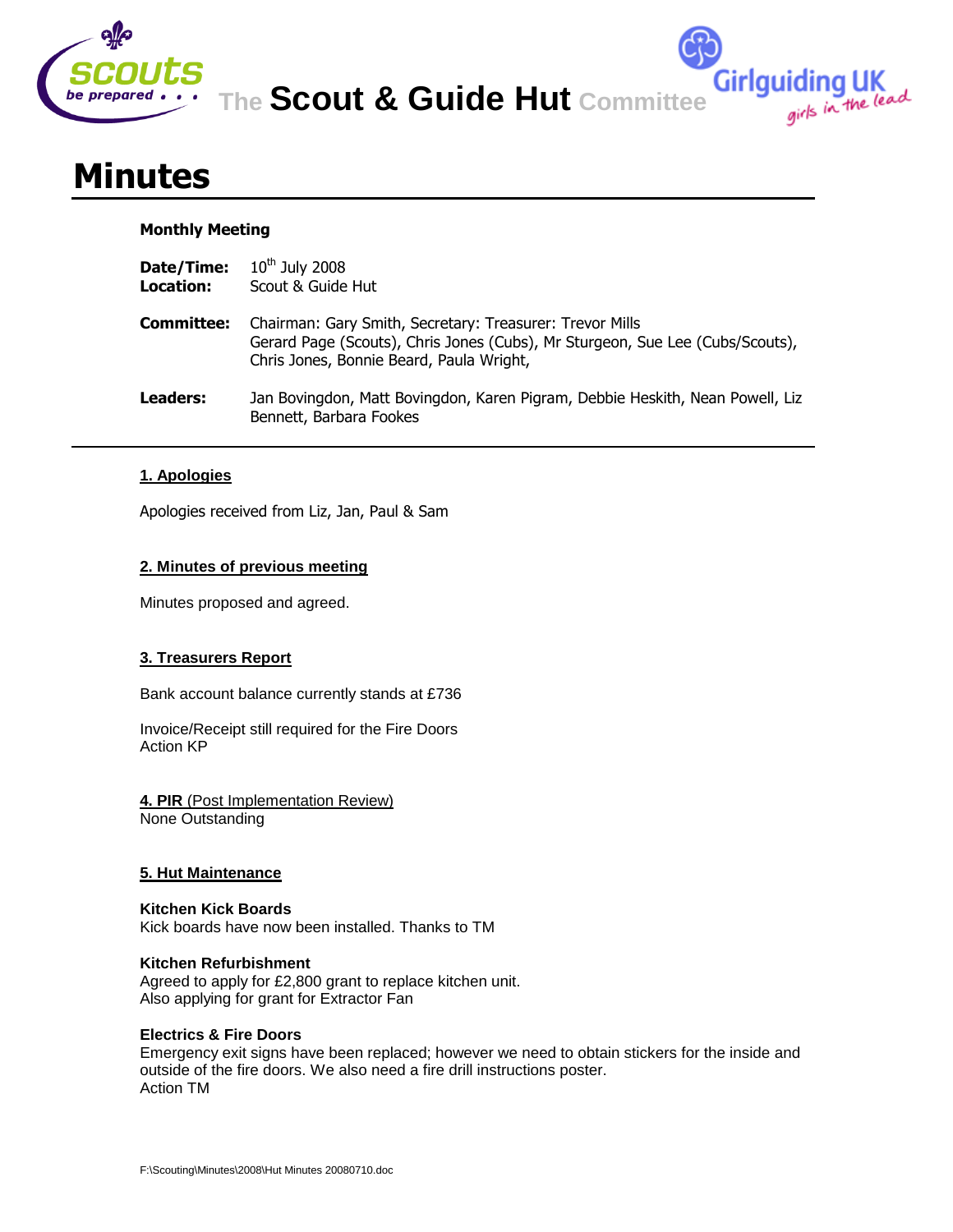

Items carried forward from last meeting:

#### **Memorial Camp Fire**

No response has been received from Silvertons. Action JP

**Tractor Shed** – We have been given a shed suitable to store the Lawn Tractor. This just needs to be reassembled. Action TBA

#### **Flooring**

A part of the flooring may need to be replaced and a mat well installed once the fire doors are in place. We can apply for an Essex Scouts grant for floor surface/markings. There is also a Community Initiate fund available for local projects too. Action TM

#### **Kitchen Units**

Replacement kitchen units may be funded by the Young Persons Initiative. The Guides have recently received £500 towards their equipment. Tom Bennett to apply on behalf of Scouting. Action LB

#### **6. Fundraising**

## **Sponsored Cycle Ride around Alton Water – Saturday 13 thSeptember**

Event has been advertised to groups and in the Parish Magazine. We need a 1:6 adult to child ratio for cubs & beavers, and a 1:4 for Rainbows. We may need Marshals for the short road section. Action CJ

## **Village Show Tea Tent**  $-30<sup>th</sup>$  August 2008

Contacting WI and British Legion about making cake with provided ingredients. Will seek to have more cold storage this year. Action SS & MS

Schedule: **8am** at the Hut for Sandwich making, and **8am** on the Green to erect tent.

*Subsequent to meeting: GS has obtained 500 plastic sandwich containers as the original supply were used for the carnival day.*

Halloween Disco - Friday 31<sup>st</sup> October To organised nearer the time.

**Grand Raffle** – Deferred until Christmas

Will need to apply for a lotteries licence from TDC. Halfords have also offered a brand new bike and a Sat Nat system as prozes.